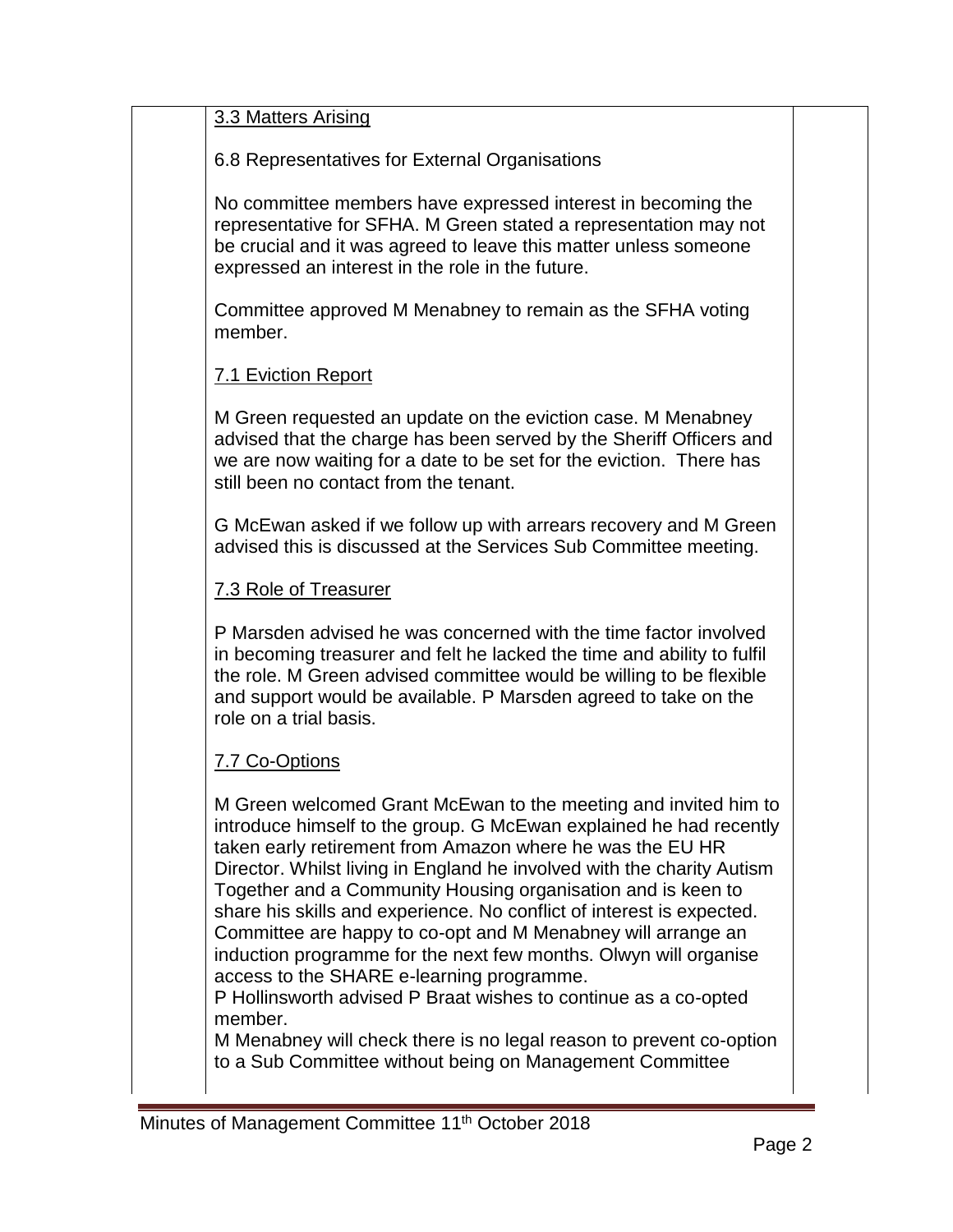| 9.2 Listed buildings at Argyle Street |  |  |
|---------------------------------------|--|--|
|                                       |  |  |

P Hollinsworth advised there had been no further progress on the C listed buildings.

10.2 Ongoing legal cases

M Menabney advised that we have made an offer to the tenants' solicitor amounting to £250 for the items and £300 for his legal costs. The offer has not yet been formally accepted.

## **4. 2018 Committee Appraisal Arrangements**

Olwyn Gaffney from SHARE gave a presentation outlining the details of the Annual Board Members appraisals.

SHARE will conduct appraisals for 2 years. Committee members will receive a review each year and the Chair will be reviewed in year 2. She explained the purpose of the appraisals was to identify strengths/weaknesses and understand how effective the committee members are, both as a team and individually. The appraisal will take the form of a survey monkey questionnaire and a one to one discussion. She advised the data collected would be fed back to the Chair and Chief Executive and would be used to identify any gaps in knowledge/experience and to formulate a training plan to ensure good governance. Each committee member will receive individual learning skills.

Olwyn handed out printed copies of the survey for information and advised she would welcome feedback on the questions so any changes could be made before the survey monkey is created. She asked committee members to be as honest as possible in their responses to ensure accurate information could be gathered.

G McEwan asked if there would be an opportunity to share and compare information with other HAs in order to identify any common themes/good practice ideas. M Menabney explained true comparisons between HAs can be difficult as the information gathered can be subjective so remedies could be different in each organisation. M Green was hesitant about sharing documentation and Olwyn confirmed any comparisons happened within SHARE and were only used to form their training and development plan.

M Green thanked Olwyn and invited her to stay to observe the rest of the meeting.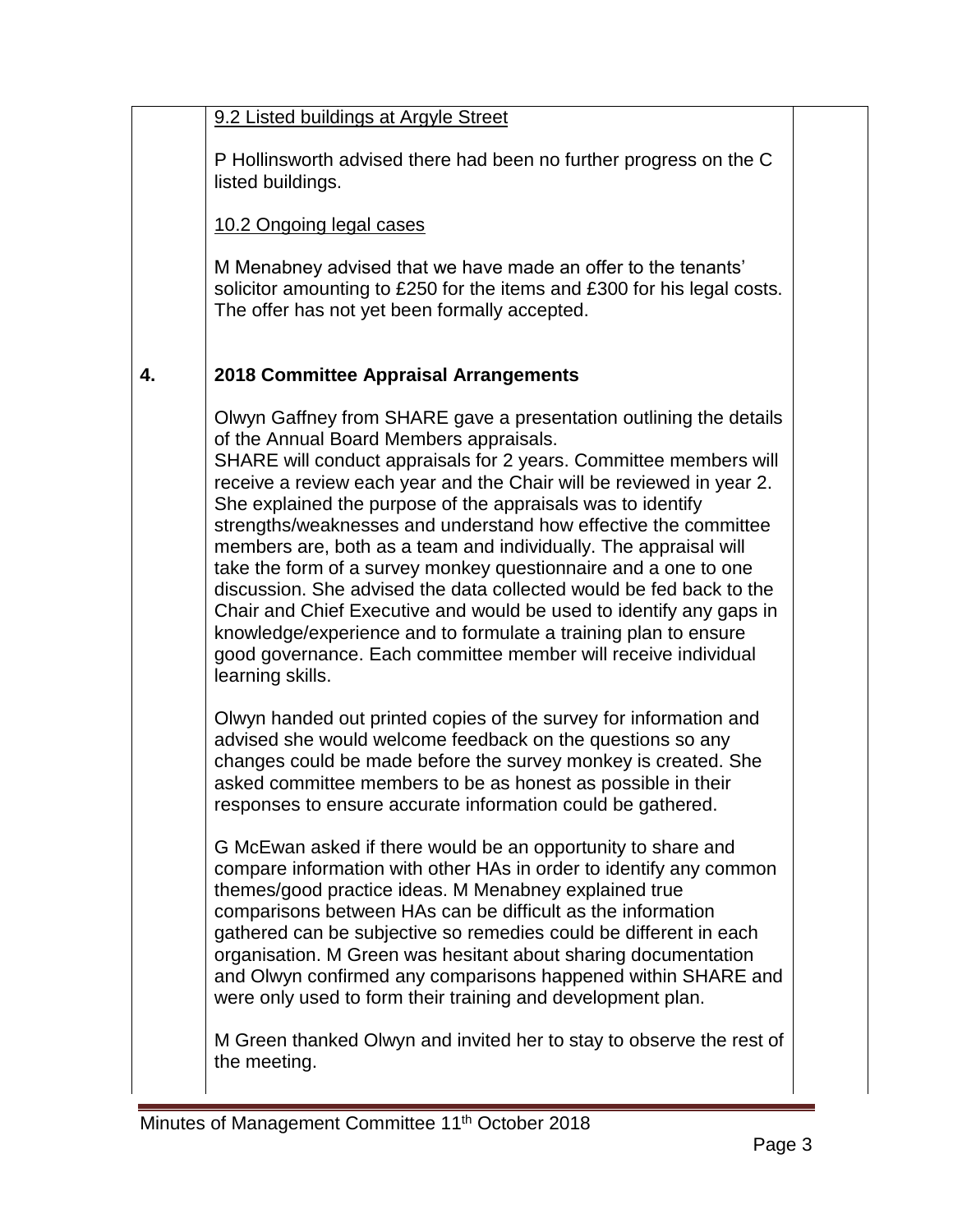| 5. | <b>Chief Executive Reports</b>                                                                                                                                                                                                                                                                                                                                                                                                                                                                                                                                                                                                                                                                                                                                                                               |  |
|----|--------------------------------------------------------------------------------------------------------------------------------------------------------------------------------------------------------------------------------------------------------------------------------------------------------------------------------------------------------------------------------------------------------------------------------------------------------------------------------------------------------------------------------------------------------------------------------------------------------------------------------------------------------------------------------------------------------------------------------------------------------------------------------------------------------------|--|
|    | 5.1 Ongoing Operational/Strategic issues                                                                                                                                                                                                                                                                                                                                                                                                                                                                                                                                                                                                                                                                                                                                                                     |  |
|    | M Menabney gave a presentation on the SHR draft consultation to<br>give committee an overview of what's involved. In addition to the<br>presentation committee members have received an email with links<br>to all the documents. M Menabney explained she could see no<br>reason to be concerned about any of the changes however the<br>consultation would need further scrutiny. This will be discussed by<br>senior management at a meeting on 24 <sup>th</sup> October. With this in mind<br>she asked that the Finance and Governance Sub Committee<br>meeting scheduled for 25 <sup>th</sup> October be moved to 1 <sup>st</sup> November to<br>allow time for feedback from this meeting. It is hoped a response will<br>be ready for Management Committee to consider by 13 <sup>th</sup> December. |  |
|    | Committee approved moving the meeting.                                                                                                                                                                                                                                                                                                                                                                                                                                                                                                                                                                                                                                                                                                                                                                       |  |
|    | M Green requested hard copies of the documents. Anyone else<br>wishing hard copies should contact A Brown                                                                                                                                                                                                                                                                                                                                                                                                                                                                                                                                                                                                                                                                                                    |  |
|    | M Green thanked M Menabney for her work into this at such short<br>notice.                                                                                                                                                                                                                                                                                                                                                                                                                                                                                                                                                                                                                                                                                                                                   |  |
|    | Recruitment.                                                                                                                                                                                                                                                                                                                                                                                                                                                                                                                                                                                                                                                                                                                                                                                                 |  |
|    | 39 applications were received for the Property Services Assistant<br>position and 5 were selected for interview. P Hollinsworth confirmed<br>Paul Ferns will be starting on 05.11.2018.                                                                                                                                                                                                                                                                                                                                                                                                                                                                                                                                                                                                                      |  |
|    | <b>Overnewton Court</b>                                                                                                                                                                                                                                                                                                                                                                                                                                                                                                                                                                                                                                                                                                                                                                                      |  |
|    | It has been discovered the residents at 46 Overnewton Street have<br>no access to Sky. M Menabney confirmed an investigation into this<br>issue is ongoing to see if it will be possible to facilitate access.                                                                                                                                                                                                                                                                                                                                                                                                                                                                                                                                                                                               |  |
|    | M Menabney advised there is currently a tenant in the complex who<br>is terminally ill. His wife who lives there also is only 55 and the<br>tenants were concerned she may not be able to remain in the<br>tenancy after his death. M Menabney suggested the allocation policy<br>for the retirement complex should be flexible and clear to minimise<br>concerns of this nature.                                                                                                                                                                                                                                                                                                                                                                                                                            |  |
|    | Committee agreed this case would be a succession of tenancy.                                                                                                                                                                                                                                                                                                                                                                                                                                                                                                                                                                                                                                                                                                                                                 |  |
|    |                                                                                                                                                                                                                                                                                                                                                                                                                                                                                                                                                                                                                                                                                                                                                                                                              |  |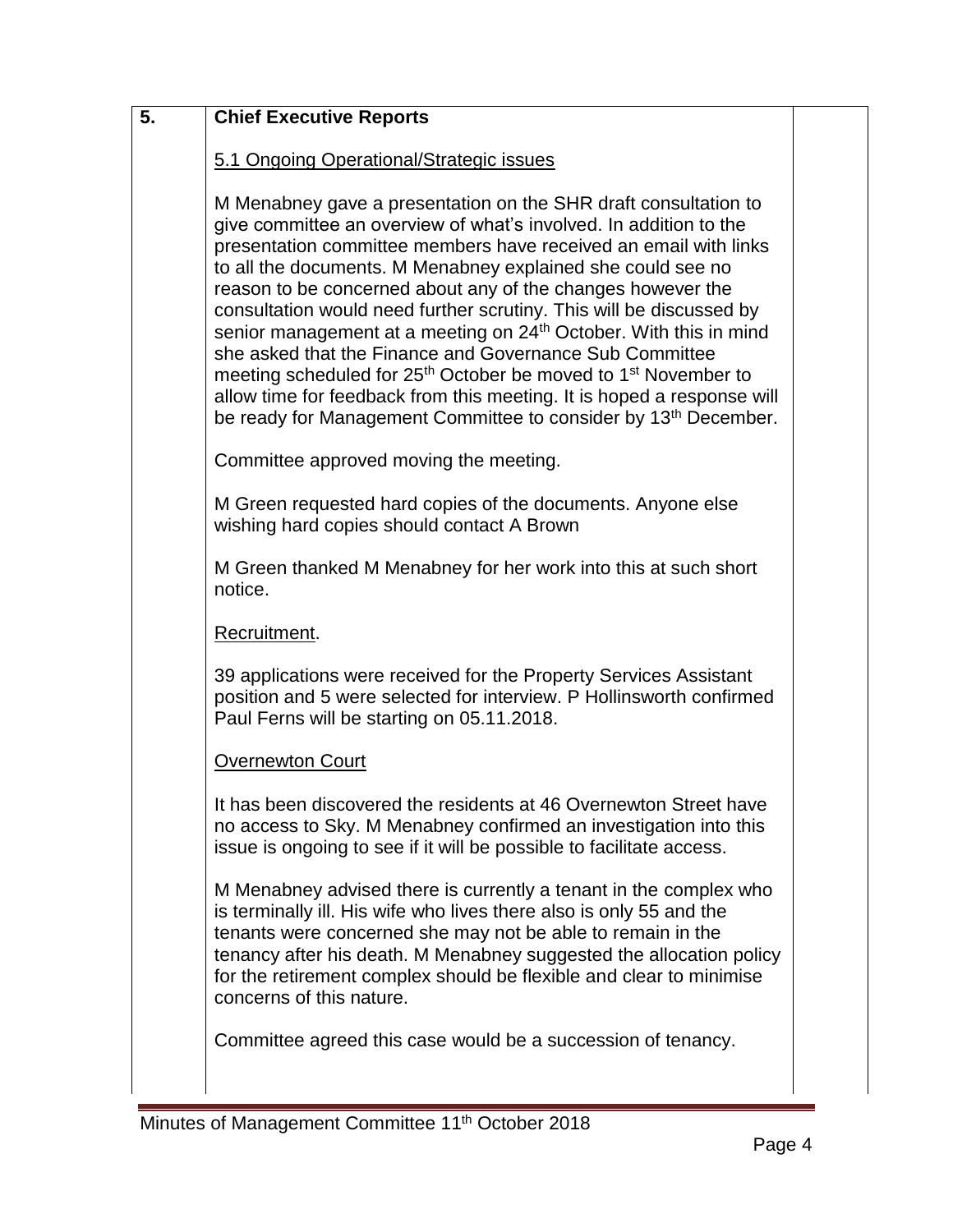|    | 5.2 Mutual Exchange Policy                                                                                                                                                                                                                                                                                 |  |
|----|------------------------------------------------------------------------------------------------------------------------------------------------------------------------------------------------------------------------------------------------------------------------------------------------------------|--|
|    | R Winning requested changing the wording ASBO to a history of<br>Anti-Social Behaviour or harassment.                                                                                                                                                                                                      |  |
|    | Committee approved this.                                                                                                                                                                                                                                                                                   |  |
|    | 5.3 Common Housing Register                                                                                                                                                                                                                                                                                |  |
|    | M Menabney confirmed suspension of the register had been<br>extended and she will provide a paper for Management Committee<br>with a view to leaving the scheme due to the high cost of<br>administering the applications with very little value to the<br>organisation.                                   |  |
|    | 5.4 Implementation of 2014 Housing Act                                                                                                                                                                                                                                                                     |  |
|    | M Menabney gave a presentation re the new changes to tenancy<br>agreement which are due to come into force on 1 <sup>st</sup> May 2019. A<br>leaflet will be sent to all tenants by this date confirming the changes<br>by 1 <sup>st</sup> November 2018.                                                  |  |
| 6. | <b>Membership</b>                                                                                                                                                                                                                                                                                          |  |
|    | No applications or cancellations                                                                                                                                                                                                                                                                           |  |
| 7. | <b>Report from SFHA</b>                                                                                                                                                                                                                                                                                    |  |
|    | <b>None</b>                                                                                                                                                                                                                                                                                                |  |
| 8. | <b>Report from EVH</b>                                                                                                                                                                                                                                                                                     |  |
|    | 8.1 Consultation on annual staff salary award                                                                                                                                                                                                                                                              |  |
|    | Staff members present declared an interest and took no part in the<br>discussion. Following previous circulation of the consultation<br>questionnaire to members, M Green has prepared a response to this<br>and suggests a 3 year deal using CPI as a base unless there are<br>exceptional circumstances. |  |
|    | Committee discussed and approved this response. P Hollinsworth<br>will forward the response to EVH on behalf of the Association.                                                                                                                                                                           |  |
|    |                                                                                                                                                                                                                                                                                                            |  |

÷.